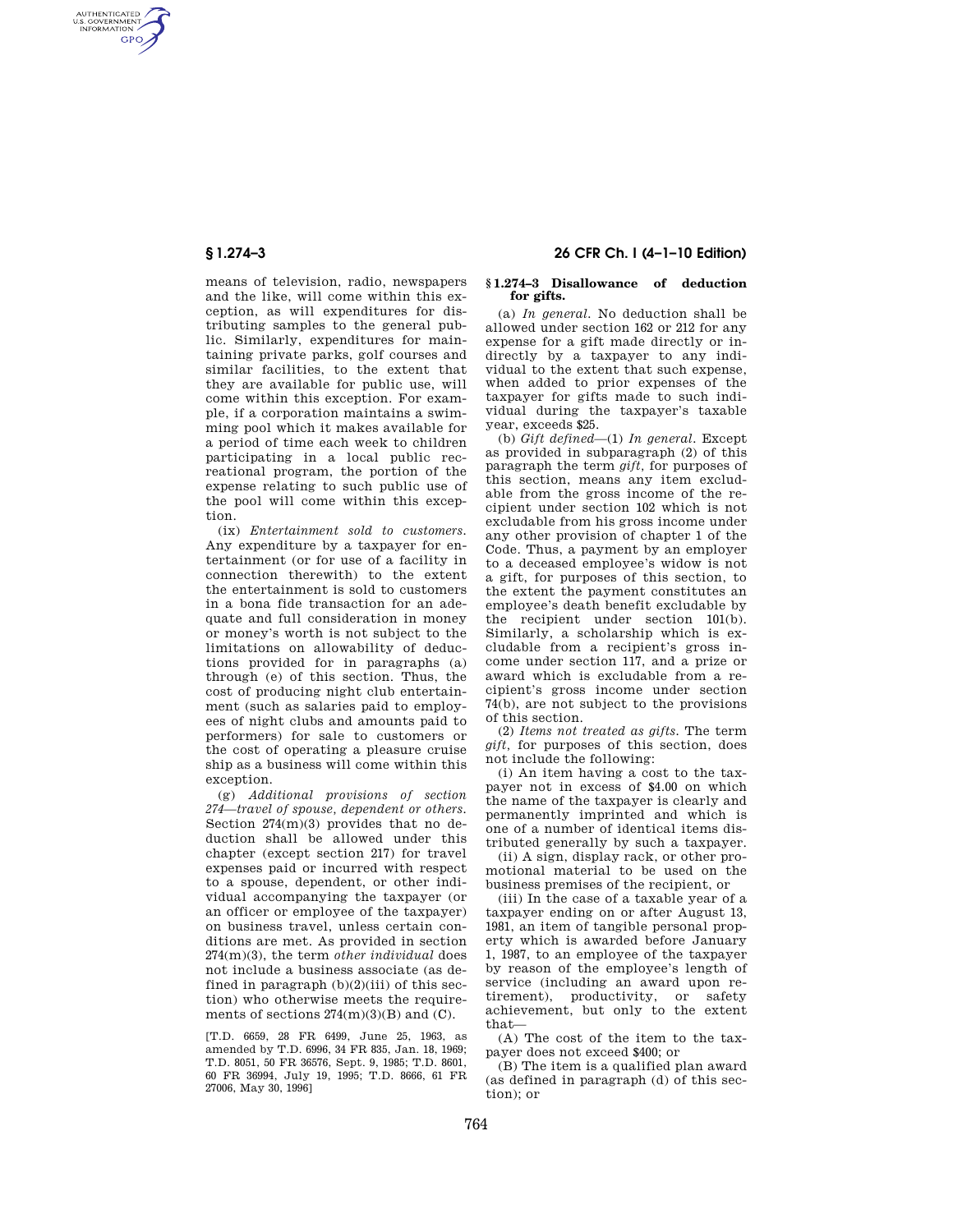### **Internal Revenue Service, Treasury § 1.274–3**

(iv) In the case of a taxable year of a taxpayer ending before August 13, 1981, an item of tangible personal property having a cost to the taxpayer not in excess of \$100 which is awarded to an employee of the taxpayer by reason of the employee's length of service (including an award upon retirement) or safety achievement.

For purposes of paragraphs  $(b)(2)$  (iii) and (iv) of this section, the term *tangible personal property* does not include cash or any gift certificate other than a nonnegotiable gift certificate conferring only the right to receive tangible personal property. Thus, for example, if a nonnegotiable gift certificate entitles an employee to choose between selecting an item of merchandise or receiving cash or reducing the balance due on his account with the issuer of the gift certificate, the gift certificate is not tangible personal property for purposes of this section. To the extent that an item is not treated as a gift for purposes of this section, the deductibility of the expense of the item is not governed by this section, and the taxpayer need not take such item into account in determining whether the \$25 limitation on gifts to any individual has been exceeded. For example, if an employee receives by reason of his length of service a gift of an item of tangible personal property that costs the employer \$450, the deductibility of only \$50 (\$450 minus \$400) is governed by this section, and the employer takes the \$50 into account for purposes of the \$25 limitation on gifts to that employee. The fact that an item is wholly or partially excepted from the applicability of this section has no effect in determining whether the value of the item is includible in the gross income of the recipient. For rules relating to the taxability to the recipient of any item described in this subparagraph, see sections 61, 74, and 102 and the regulations thereunder. For rules relating to the deductibility of employee achievement awards awarded after December 31, 1986, see section 274 (j).

(c) *Expense for a gift.* For purposes of this section, the term *expense for a gift*  means the cost of the gift to the taxpayer, other than incidental costs such as for customary engraving on jewelry, or for packaging, insurance, and mailing or other delivery. A related cost will be considered ''incidental'' only if it does not add substantial value to the gift. Although the cost of customary gift wrapping will be considered an incidental cost, the purchase of an ornamental basket for packaging fruit will not be considered an incidental cost of packaging if the basket has a value which is substantial in relation to the value of the fruit.

(d) *Qualified plan award*—(1) *In general.* Except as provided in subparagraph (2) of this paragraph the term *qualified plan award,* for purposes of this section, means an item of tangible personal property that is awarded to an employee by reason of the employee's length of service (including retirement), productivity, or safety achievement, and that is awarded pursuant to a permanent, written award plan or program of the taxpayer that does not discriminate as to eligibility or benefits in favor of employees who are officers, shareholders, or highly compensated employees. The ''permanency'' of an award plan shall be determined from all the facts and circumstances of the particular case, including the taxpayer's ability to continue to make the awards as required by the award plan. Although the taxpayer may reserve the right to change or to terminate an award plan, the actual termination of the award plan for any reason other than business necessity within a few years after it has taken effect may be evidence that the award plan from its inception was not a ''permanent'' award plan. Whether or not an award plan is discriminatory shall be determined from all the facts and circumstances of the particular case. An award plan may fail to qualify because it is discriminatory in its actual operation even though the written provisions of the award plan are not discriminatory.

(2) *Items not treated as qualified plan awards.* The term *qualified plan award,*  for purposes of this section, does not include an item qualifying under paragraph (d)(1) of this section to the extent that the cost of the item exceeds \$1,600. In addition, that term does not include any items qualifying under paragraph (d)(1) of this section if the average cost of all items (whether or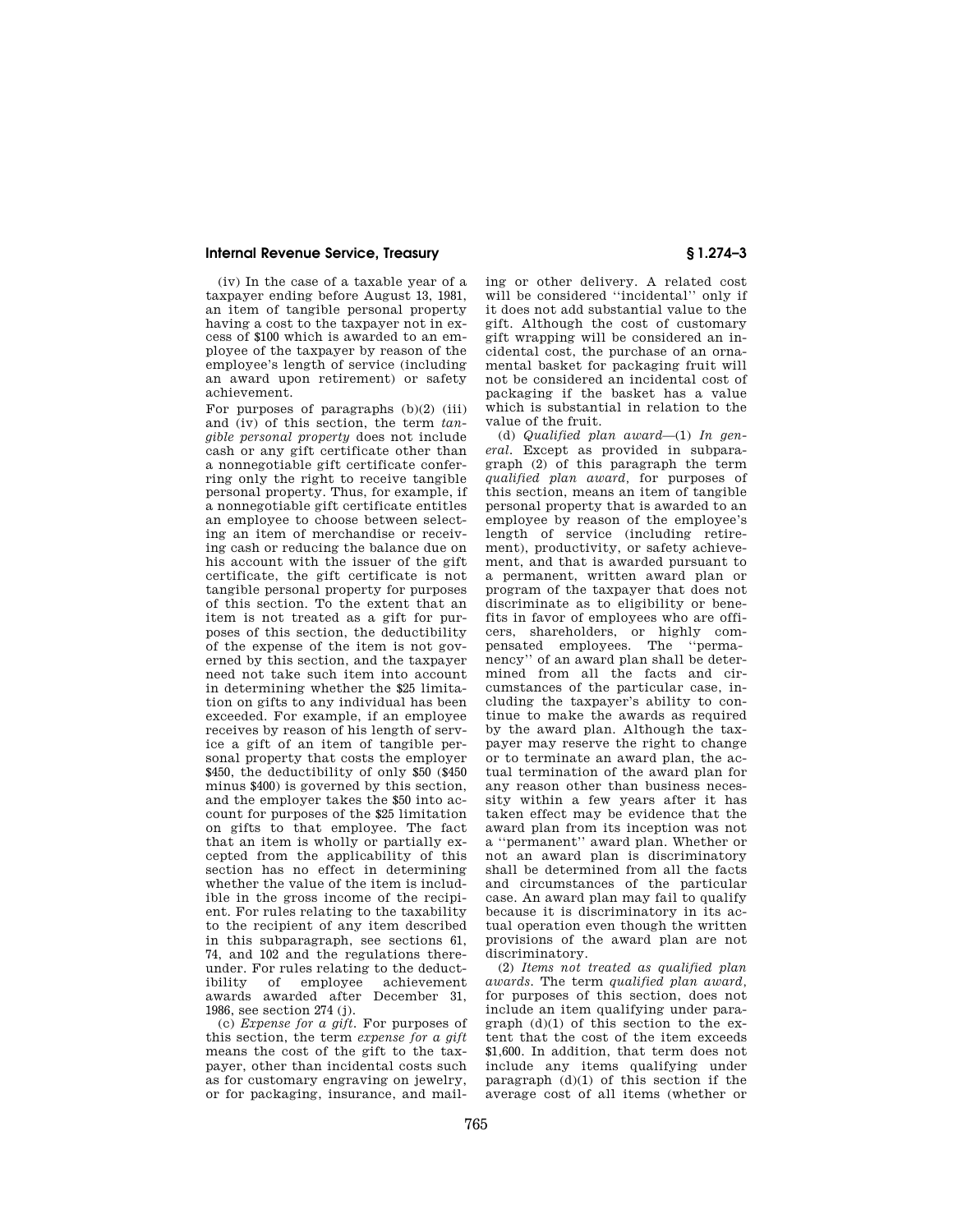not tangible personal property) awarded during the taxable year by the taxpayer under any plan described in paragraph (d)(1) of this section exceeds \$400. The average cost of those items shall be computed by dividing (i) the sum of the costs for those items (including amounts in excess of the \$1,600 limitation) by (ii) the total number of those items.

(e) *Gifts made indirectly to an individual*—(1) *Gift to spouse or member of family.* If a taxpayer makes a gift to the wife of a man who has a business connection with the taxpayer, the gift generally will be considered as made indirectly to the husband. However, if the wife has a bona fide business connection with the taxpayer independently of her relationship to her husband, a gift to her generally will not be considered as made indirectly to her husband unless the gift is intended for his eventual use or benefit. Thus, if a taxpayer makes a gift to a wife who is engaged with her husband in the active conduct of a partnership business, the gift to the wife will not be considered an indirect gift to her husband unless it is intended for his eventual use or benefit. The same rules apply to gifts to any other member of the family of an individual who has a business connection with the taxpayer.

(2) *Gift to corporation or other business entity.* If a taxpayer makes a gift to a corporation or other business entity intended for the eventual personal use or benefit of an individual who is an employee, stockholder, or other owner of the corporation or business entity, the gift generally will be considered as made indirectly to such individual. Thus, if a taxpayer provides theater tickets to a closely held corporation for eventual use by any one of the stockholders of the corporation, and if such tickets are gifts, the gifts will be considered as made indirectly to the individual who eventually uses such ticket. On the other hand, a gift to a business organization of property to be used in connection with the business of the organization (for example, a technical manual) will not be considered as a gift to an individual, even though, in practice, the book will be used principally by a readily identifiable individual employee. A gift for the even-

# **§ 1.274–3 26 CFR Ch. I (4–1–10 Edition)**

tual personal use or benefit of some undesignated member of a large group of individuals generally will not be considered as made indirectly to the individual who eventually uses, or benefits from, such gifts unless, under the circumstances of the case, it is reasonably practicable for the taxpayer to ascertain the ultimate recipient of the gift. Thus, if a taxpayer provides several baseball tickets to a corporation for the eventual use by any one of a large number of employees or customers of the corporation, and if such tickets are gifts, the gifts generally will not be treated as made indirectly to the individuals who use such tickets.

(f) *Special rules*—(1) *Partnership.* In the case of a gift by a partnership, the \$25 annual limitation contained in paragraph (a) of this section shall apply to the partnership as well as to each member of the partnership. Thus, in the case of a gift made by a partner with respect to the business of the partnership, the \$25 limitation will be applied at the partnership level as well as at the level of the individual partner. Consequently, deductions for gifts made with respect to partnership business will not exceed \$25 annually for each recipient, regardless of the number of partners.

(2) *Husband and wife.* For purposes of applying the \$25 annual limitation contained in paragraph (a) of this section, a husband and wife shall be treated as one taxpayer. Thus, in the case of gifts to an individual by a husband and wife, the spouses will be treated as one donor; and they are limited to a deduction of \$25 annually for each recipient. This rule applies regardless of whether the husband and wife file a joint return or whether the husband and wife make separate gifts to an individual with respect to separate businesses. Since the term *taxpayer* in paragraph (a) of this section refers only to the donor of a gift, this special rule does not apply to treat a husband and wife as one individual where each is a recipient of a gift. See paragraph  $(e)(1)$  of this section.